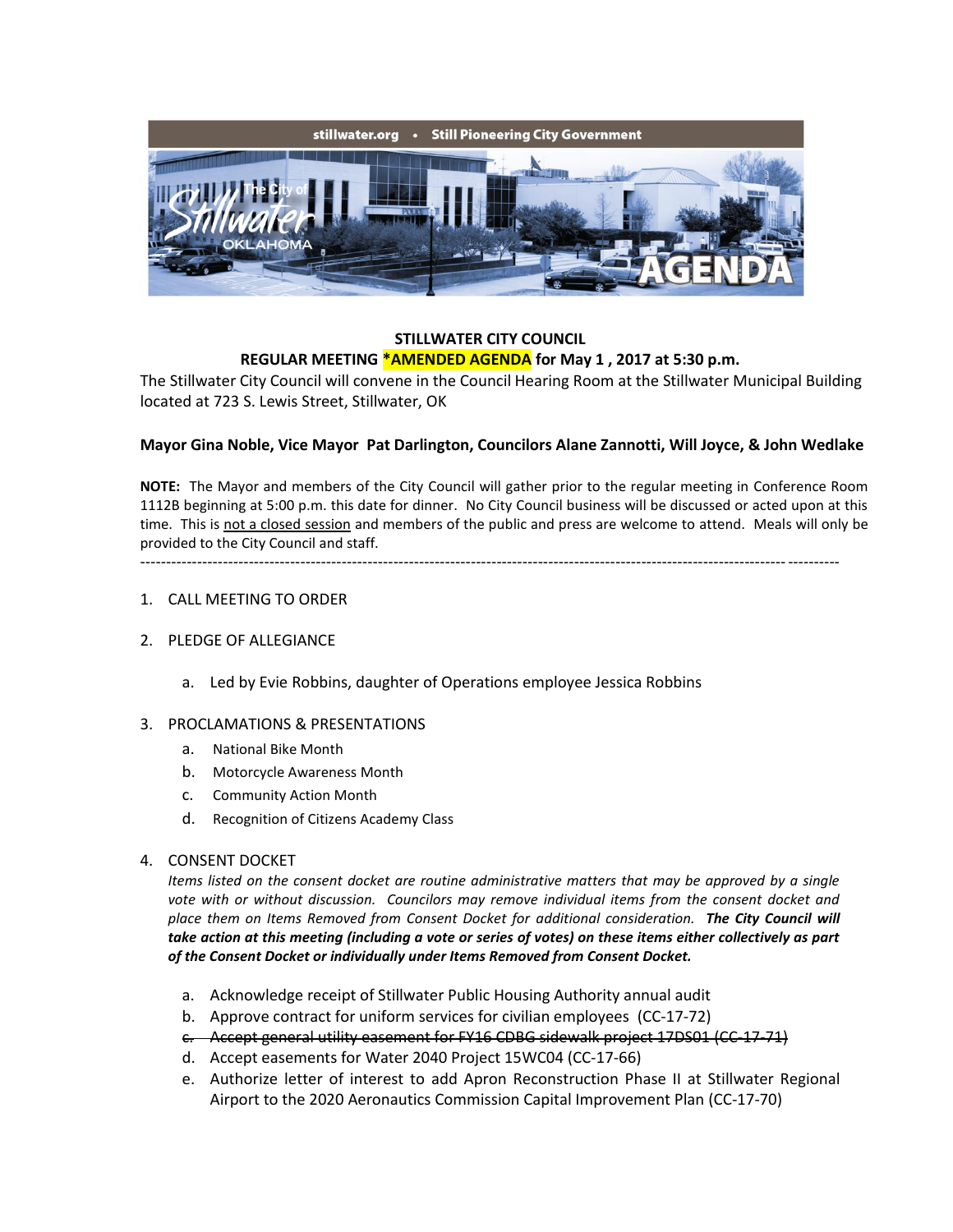- f. Approve request from the following to become Licensed Street Works Contractors for the City of Stillwater: (CC-17-63)
	- i) GCC of America, Inc.
	- ii) Red Rock Solutions, LLC
	- iii) Matthews Trenching Company, Inc.
- g. Accept electric easement for property owned by William Norris located at 3820 3832 N. Land Run Drive (CC-17-64)
- h. Accept sidewalk and pedestrian easement for Atwoods located at 2211 N. Perkins Road (CC-17-65)

| Ι. | Approval of minutes: | <b>Regular Meeting</b> | April 17, 2017 |
|----|----------------------|------------------------|----------------|
|    |                      | Executive Session      | April 17, 2017 |
|    |                      | Regular Meeting        | April 24, 2017 |

## **APPROVED 5-0 EXCLUDING ITEM C.**

5. PUBLIC COMMENT ON AGENDA ITEMS NOT SCHEDULED FOR PUBLIC HEARING *The City Council will hear comments on agenda items not scheduled for public hearing from speakers*  who have submitted a written request in accordance with Sec. 2-25, Stillwater City Code. General *information regarding communication with the City Council in this manner is found on the reverse side of the agenda.*

### 6. ITEMS REMOVED FROM CONSENT DOCKET **NO ACTION ON ITEM C.**

7. PUBLIC HEARINGS

*The City Council will hear public comments, discuss, and take action at this meeting (including a vote or series of votes) on each item listed under Public Hearings unless the agenda entry specifically states that no action will be taken.*

a. Receive public comment regarding a request for a Specific Use Permit from OK Stillwater Perkins LLC for a healthcare and social assistance use (dental office) in the CS, Commercial Shopping District at property addressed as 2307 N. Perkins Road *(See staff memo to postpone to May 15, 2017)*

# **POSTPONED 5-0 UNTIL MAY 15, 2017**

## 8. GENERAL ORDERS

*The City Council will discuss and take action at this meeting (including a vote or series of votes) on each item listed under General Orders unless the agenda entry specifically states that no action will be taken.*

- a. Chamber of Commerce quarterly report **NO ACTION**
- b. Project selection for the 2017 Community Development Block Grant (CC-17-68) **SKATE PARK IMPROVEMENT PROJECT APPROVED 5-0**
- c. Consider pedestrian improvements at Duck Street and Mathews Avenue (CC-17-67) **APPROVED 5-0**
- d. Cost of services study for Development Services Department (CC-17-69) **NO ACTION**

## 9. RESOLUTIONS

*The City Council will discuss and take action at this meeting (including a vote or series of votes) on each item listed under Resolutions unless the agenda entry specifically states that no action will be taken.*

a. Resolution No. CC-2017-9: A resolution regarding commitment of leverage for the Oklahoma Department Of Commerce Community Development Block Grant (CDBG 17), 2017 State Small Cities Program (CC-17-68) **APPROVED 5-0**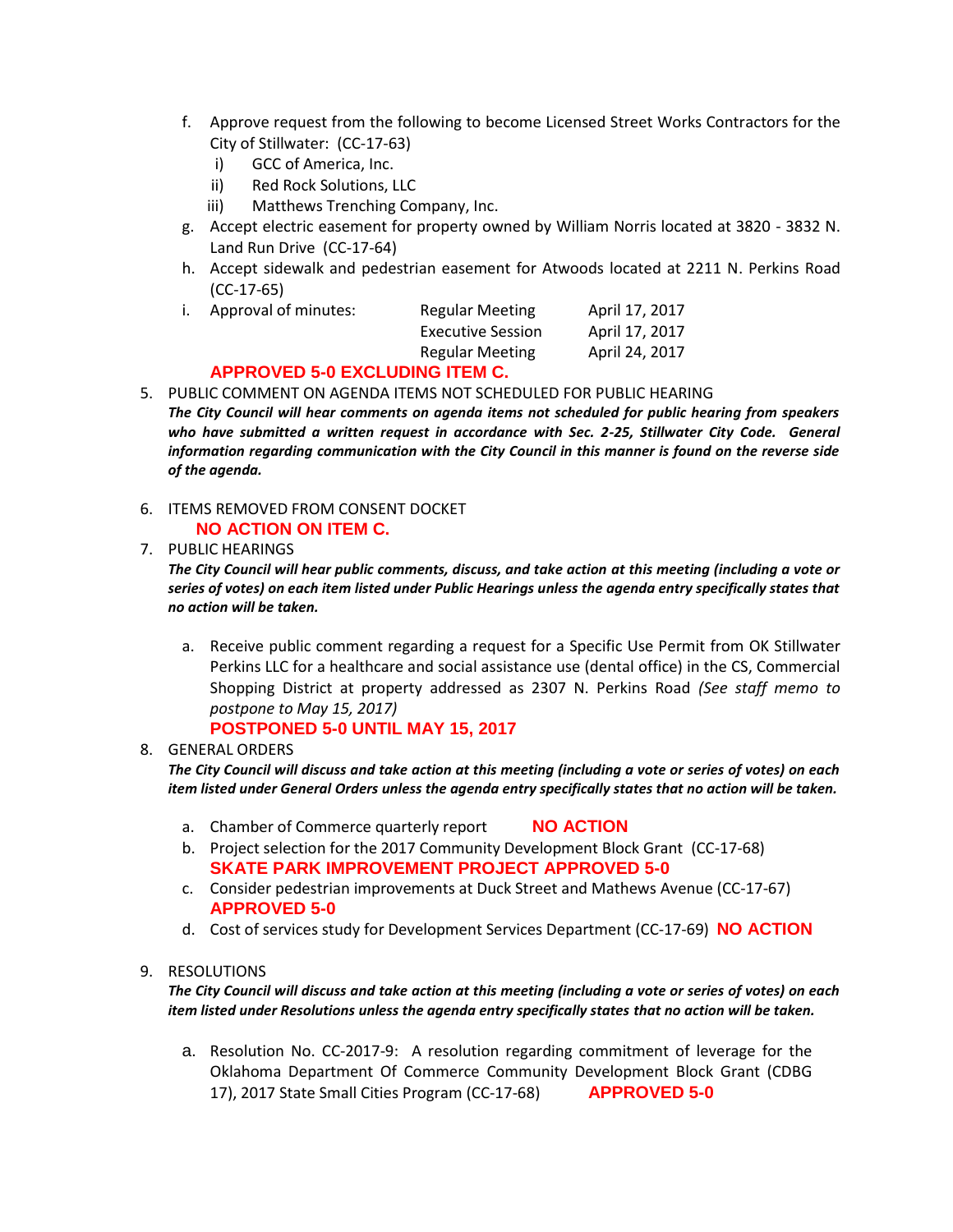#### 10. ORDINANCES

*The City Council will discuss and take action at this meeting (including a vote or series of votes) on each item listed under Ordinances unless the agenda entry specifically states that no action will be taken.*

First Reading

- a. Ordinance No. 3364: An ordinance closing a portion of a general utility easement at property addressed as 1201 W. 6th Avenue **ADVANCED 5-0**
- b. Ordinance No. 3365: An ordinance closing the north 120 feet of right-of-way at Duncan Street at property addressed as 821 North Duck Street, 823 North Duncan Street, and 821 North Husband Street **ADVANCED 5-0**
- c. Ordinance No. 3366: An ordinance amending the Stillwater City Code, by amending Chapter 10, Buildings and Building Regulations, Article 1 in general, to create Section 10.2, Fees and Charges for Services; Authorization; Cost Recovery **ADVANCED 5-0**

#### Second Reading

a. Ordinance No. 3363: An ordinance amending a Planned Unit Development and rezoning tracts of land located at 1 Arbor Circle and 55-99 Arbor Circle from O, Office, to RT, Residential One and Two-Family District **ADOPTED 5-0**

#### 11. REPORTS FROM OFFICERS & BOARDS

*Announcements and remarks about matters of general interest may be made by Councilors, the City Manager, or the City Attorney at this time. Items of City business that may require discussion or action (including a vote or series of votes) are listed below.*

- a. Miscellaneous items from the City Attorney
	- i) Request for Executive Session pursuant to 25 O.S. §307 (B)(2) to discuss labor negotiations with International Association of Firefighters Local #2095.
	- ii) Request for an Executive Session pursuant to 25 O.S. 307 (B)(4) for the purpose of confidential communication with the City Attorney regarding potential litigation against Iowa Pacific Railroad. It is the opinion of the City Attorney that public disclosure of this matter will seriously impair the ability of the City Council to prosecute/defend this pending litigation or proceeding in the public interest.
	- iii) Request for an Executive Session for the purpose of confidential communication regarding the sale, purchase, or appraisal of real property pursuant to 25 O.S. §307 (B)(3).
	- iv) \*Request for an Executive Session pursuant to 25 0.S. §307 (C) (10) for the purpose of conferring on matters pertaining to economic development, including the transfer of property, financing, or the creation of a proposal to entice a business to locate within the City of Stillwater because public disclosure of the matter to be discussed would interfere with the development of products and services and would violate the confidentiality of the business.
- b. Miscellaneous items from the City Manager
- c. Miscellaneous items from the City Council
	- i) Discussion about scheduling items for upcoming meetings

#### 12. QUESTIONS & INQUIRIES

13. Appointments